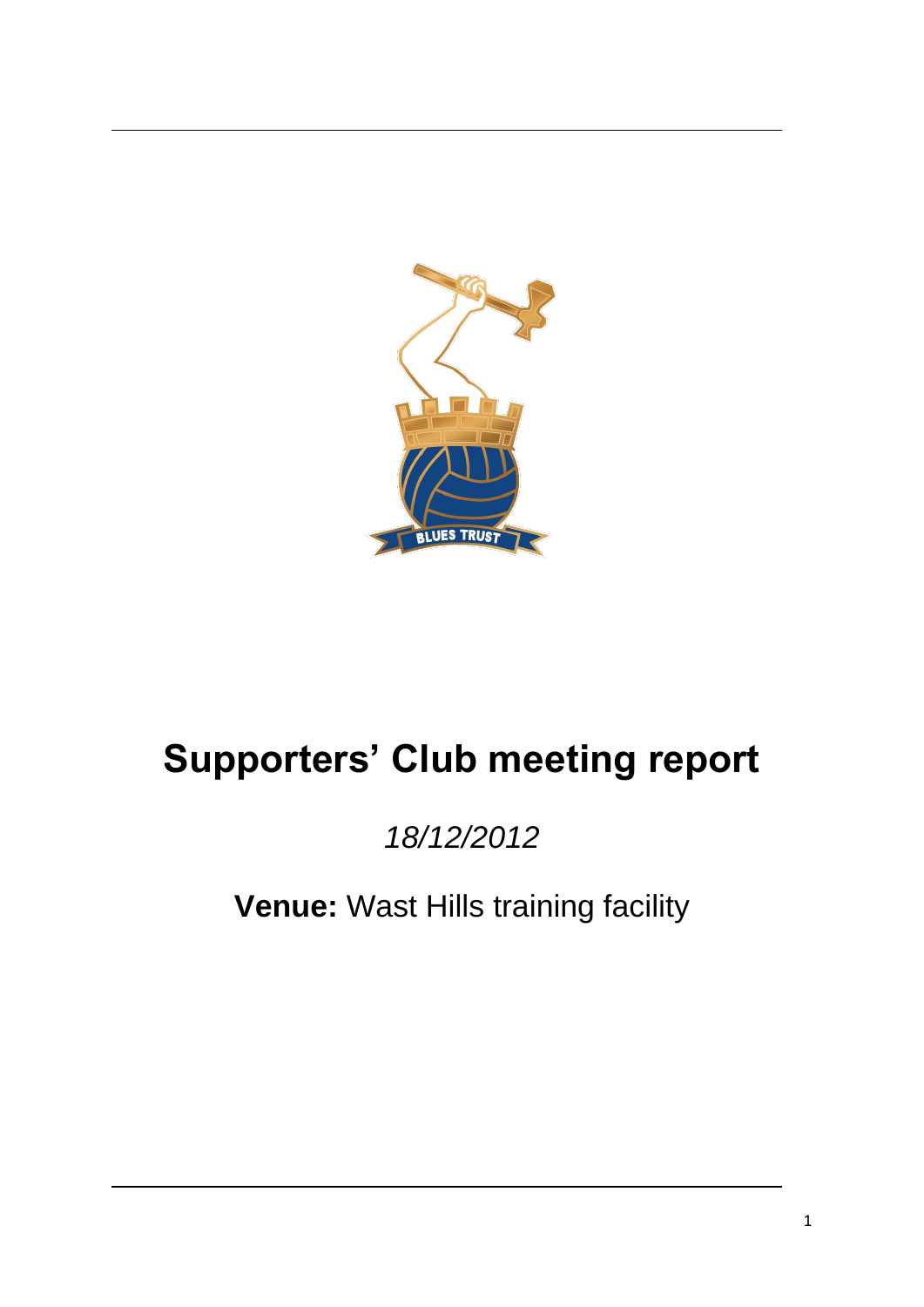## **CONTENTS**

| $\mathbf{m}$ . | 1.0    | <b>Stadium &amp; Security: Dave Hoult (Deputy Safety Officer)</b>       | 3 |
|----------------|--------|-------------------------------------------------------------------------|---|
| $\mathbf{m}$   | 2.0    | Marketing: Alexa Stockham (Head of Marketing)                           | 4 |
|                | $-3.0$ | <b>Ticketing: Wendy Monks (Head of Ticketing)</b>                       | 5 |
|                | $-4.0$ | Retail Catering: Sharon Byrne (Head of Catering)                        | 6 |
| $\mathbf{H}$ . | 5.0    | <b>PR &amp; Communications:</b> Andy Walker (Head of PR & Social Media) | 6 |
| $\mathbf{u}$   | 6.0    | <b>AV Department: Chris Alcock</b>                                      | 7 |
|                | 7.0    | <b>Board message</b>                                                    | 7 |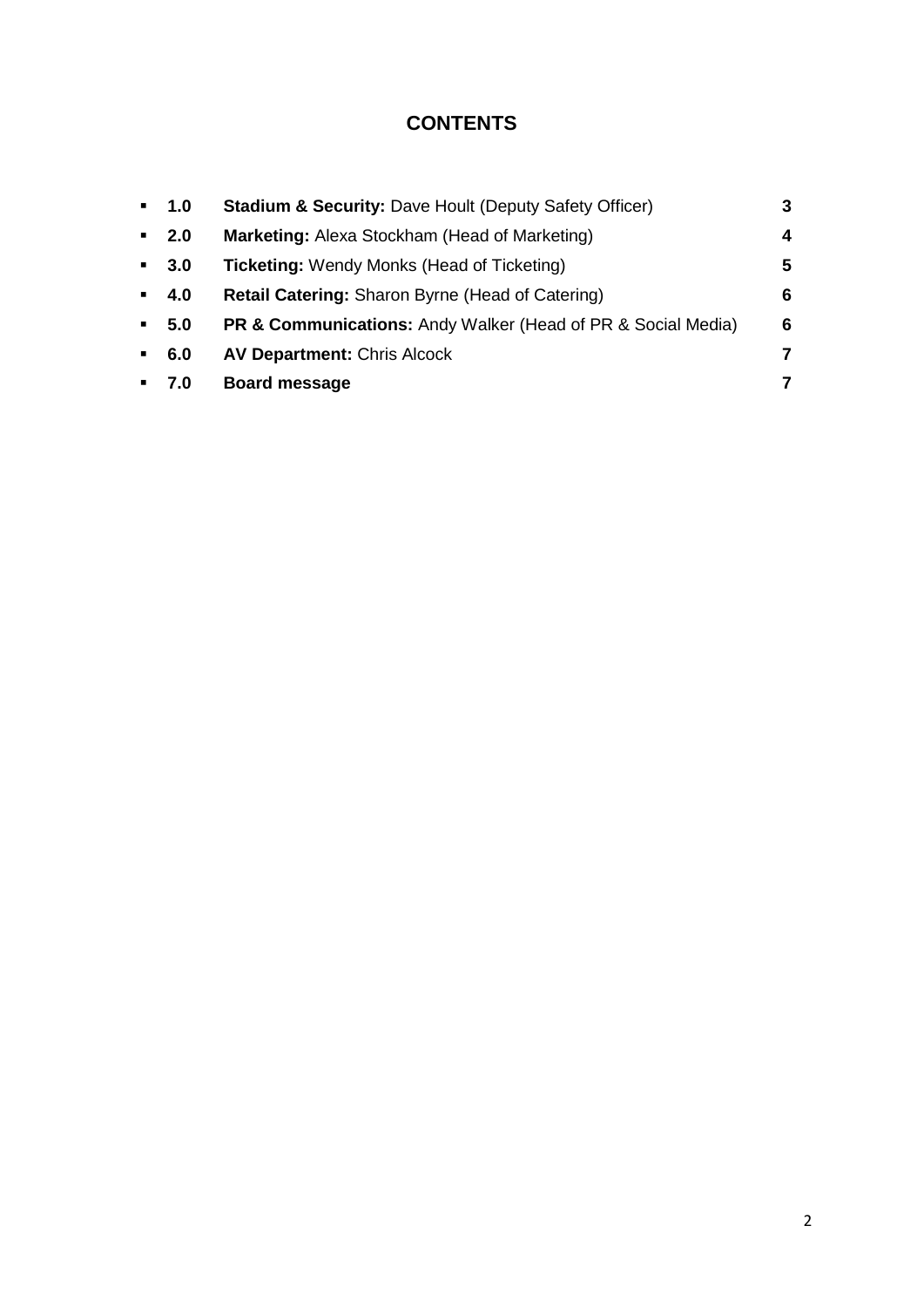## **1.0 Stadium & Security:** Dave Hoult (Deputy Safety Officer)

## *(i) Are there any plans for safe standing? If not, what would it take for this to happen at St. Andrews?*

There are at present no plans to introduce safe standing as it requires a change in legislation; however the club remains open to the idea should this change. St. Andrews is currently designed as an all-seater stadium and any introduction of a safe standing system means stand redesigns may need to be considered.

## *(ii) Can the club enforce a no right turn out of the Kop car park, or potentially widen the Kop gates as the traffic is an accident waiting to happen?*

This has previously been tried before but was ignored, with motorists taking no notice of stewards. To enforce this effectively, it would require police presence. Other alternatives have been considered, including utilisation of the pedestrian gates located next to the club superstore. The club would however need permission from the Safety Advisory Group (SAG) to do so as it is a potential health and safety issue.

Other traffic and people flow on Cattell Road and Garrison Lane were also raised. The club will be addressing these issues at the next SAG meeting.

#### *(iii) People in many areas of the ground struggle to hear the PA system.*

This problem has been frequently acknowledged by the club and there are engineers working to rectify the issue. Worries about potential evacuation messages via the PA system are part of a separate system which functions off pre-recorded messages; this system overrides all other systems and can be clearly heard throughout the ground.

To identify where PA issues are most frequent, the club is considering a notice in the match day programme advising all fans to notify the club (specifically Sarah Gould) of problems in their area. This is also likely to be announced via the club's social media feeds, however the suggestion of handing out flyers before the game was deemed not viable.

## *(iv) Update on illuminated sign at the back of the GM stand.*

The construction of an illuminated sign in the area suggested would mean contracts with Network Rail would have to be secured with regards to access; construction work would mean that the railway line would have to be closed overnight. Other stumbling blocks such as costs and planning permission are prohibitive and therefore the club cannot pursue the idea any further at present. Alternatives had been considered, such as a projected image on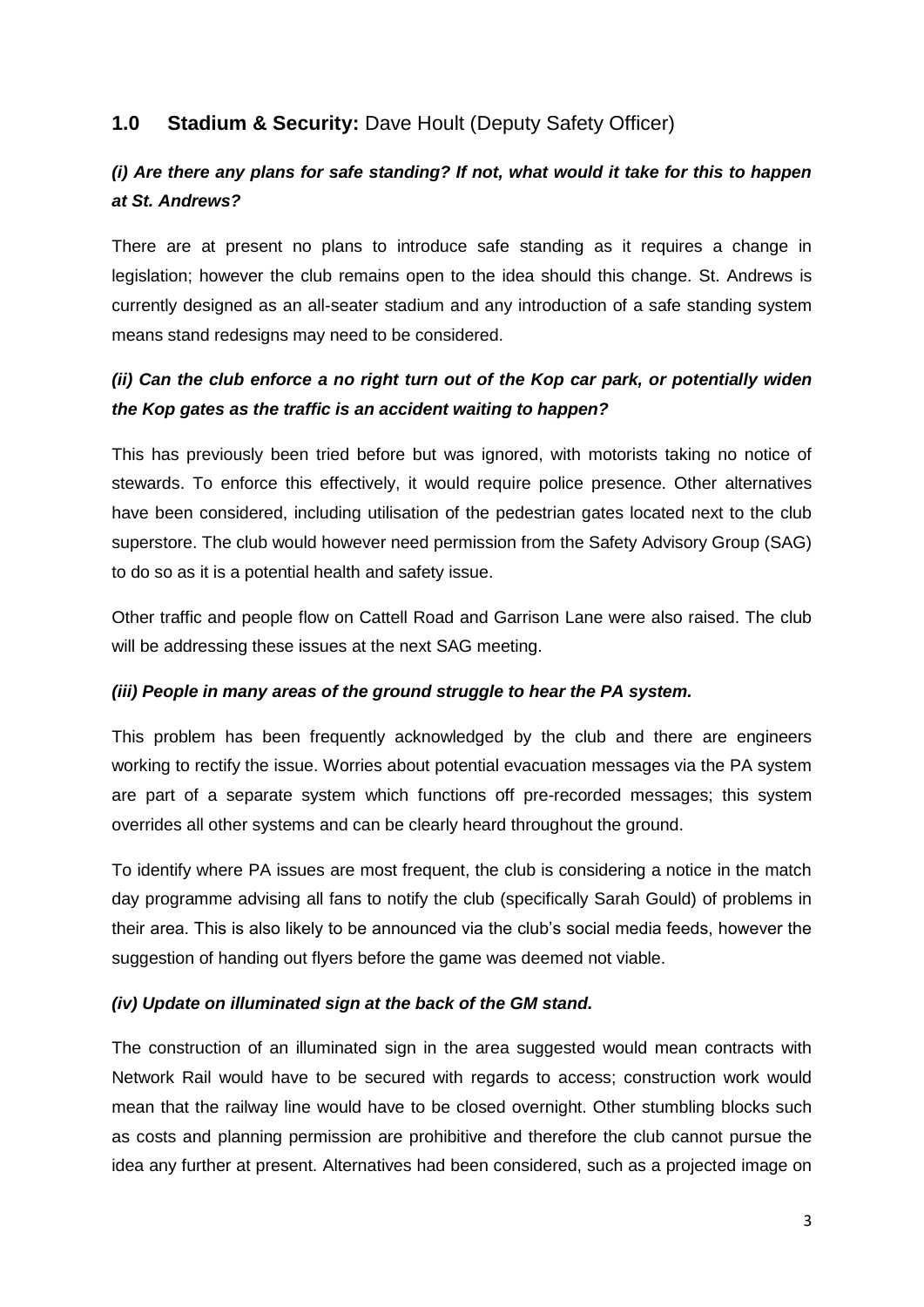the back of the stand, however the projection was not strong enough for it to be visible from a considerable distance.

## *(v) SAG – who are they made up of and what do they do?*

The Safety Advisory Group, abbreviated SAG, is comprised of local police, fire, council and club staff members. Their primary role is to ensure that safety regulations are being followed. The club must seek the SAG's approval for anything that requires change to the current health and safety provisions currently in place.

## *(vi) Musical instruments within the stadium.*

The use of musical instruments within St. Andrews was banned by SAG, although the club accepted that the use of musical instruments at football matches is entirely subjective and was intent on allowing them.

## *(vii) Ladies toilets; extra hand dryers in the Kop by entrance 5. More bins needed in the Kop/Tilton corner.*

Both issues will be addressed following the Christmas period. Again, due to SAG, the club are not allowed to place anymore bins within the concourse area so are considering alternatives such as hoops, which allow for a bin bag to be hooked around it whilst fixated to a wall.

## **2.0 Marketing:** Alexa Stockham (Head of Marketing)

## *(i) Loyalty card – balances; can they be added online and viewed when logging in?*

A new system is scheduled to be introduced for the 2013/14 season where balances can checked and viewed online using a client reference number.

#### *(ii) The match day experience*

The club are actively identifying ways to enhance fans' match day experience, i.e. chip and win, pre and post-match entertainment and music from bands. Festive initiatives are also in place for the Burnley match; an inflatable Santa's grotto will be located in the main Kop car park and ginger bread men will also be being handed out in the Garrison Lane stand for children. Plans to place this closer to the Garrison Lane stand were discussed but were deemed unviable due to several safety concerns.

Suggestions such as player and ex-player signing opportunities were also discussed so that kids feel more a part of and get more out of the wider match day experience. Other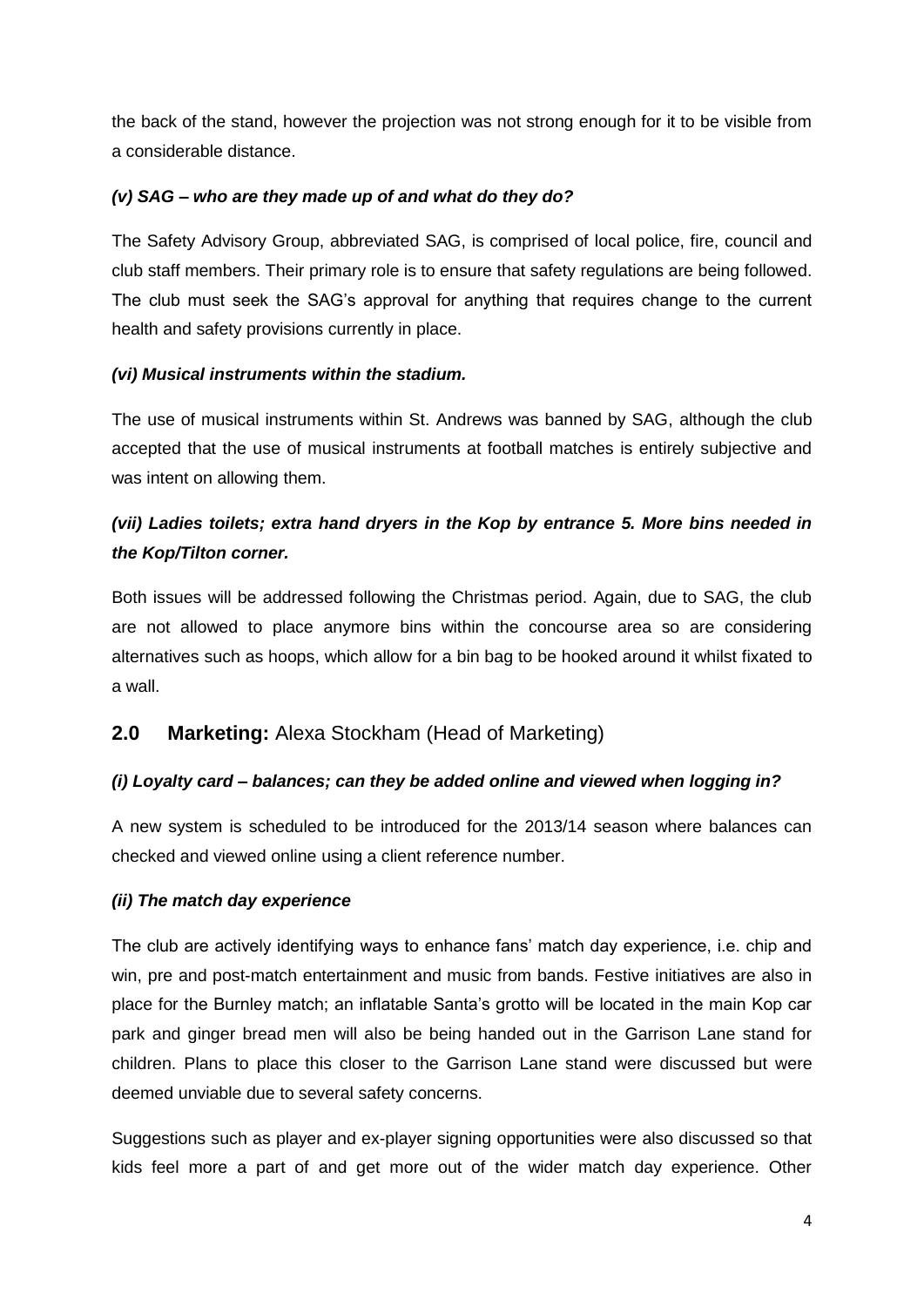suggestions included half time mini-matches between home and away kid's supporters and bringing the Academy onto the pitch during the interval; both of which are being considered.

## *(iii) Chip and win – why does it not always take place at the Tilton Road end?*

Chip and win cannot always take place at the Tilton Road end due to groundsmans' orders so that pitch watering can take place, however the club always aim to deliver the competition at the Tilton Road end. The chip and win competition has an over-18's only policy as it involves gambling of some sort; the kids' version is made smaller and all prizes are won.

The club will also consider the suggestion of switching chip and win prizes, i.e. having the signed football first, followed by a pair of match tickets, so that more people gamble for higher valued prizes.

## **3.0 Ticketing:** Wendy Monks (Head of Ticketing)

## *(i) Ticket pricing*

Outlining their ticket pricing strategy, the club confirmed that season ticket prices are established first, followed by grading's and subsequent prices. Season ticket prices must remain cheaper than purchasing tickets on a match-by-match basis as the attractiveness of buying a season ticket then becomes obsolete.

The club are considering scrapping the grading system, replacing it with a flat fee system for the 2013/14 season, conceding that a grading system whilst in the Championship may not be the best ticketing policy.

Match day pricing structure remains of high priority for the club. With only four internal promotions per season (offered to home supporters only), the club is very limited with what it can offer. For example, the "Christmas cracker" initiative whereby fans can purchase two match tickets for £20 counts for two internal promotions.

Other initiatives such as kids for a quid are not classed as an internal promotion and therefore must also be offered to travelling away fans. Kids for a quid has been widely proven to boost gate receipts by figures of 2,500.

Attendances are not calculated simply by how many individuals enter through the turnstiles at each game. Instead, they are worked out by how many season ticket holders there are added to the number of tickets sold and the number of commercial individuals in attendance.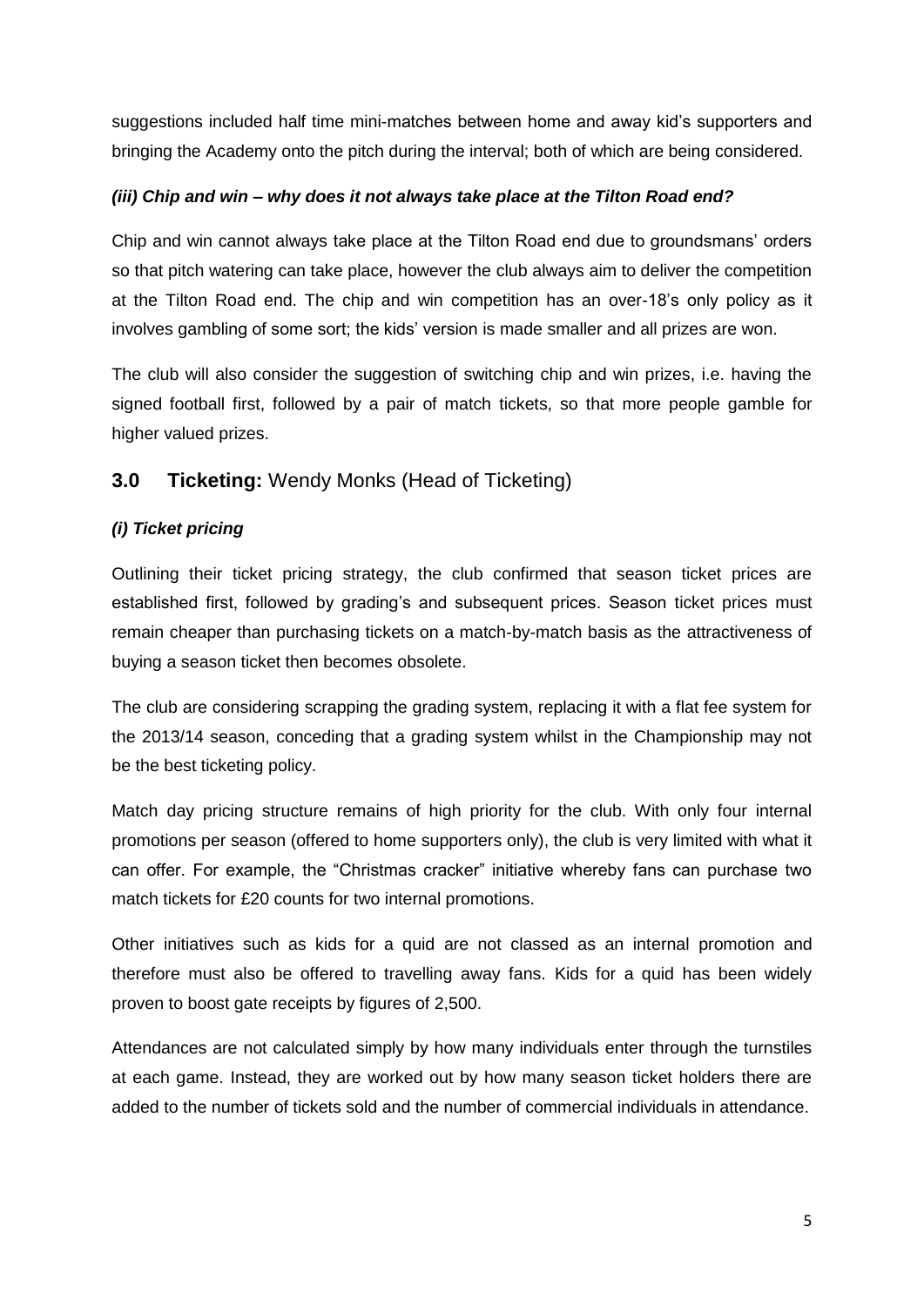The club confirmed that, since dropping the £5 match day price increase, there has been no increase in the number of pay-on-the-day sales. Since dropping the charge, pay-on-the-day sales have in fact fallen by 3%.

Purchasing tickets for matches either by phone or in person at the ticket office remains the best course of action as the club's online system only offers a range of "best available seats"; the club is aware that the online system delivered by Ticketmaster is not very user friendly, and provisions are being considered on how to best to tackle this.

## **4.0 Retail Catering:** Sharon Byrne (Head of Catering)

## *(i) Limited choice of catering in the Kop stand – less choice than in the Tilton but higher priced tickets. Are there any plans to put more lines in?*

The only difference in kiosks between the Tilton and the Kop stands is chips; all other food is offered throughout the ground. While the club will look into engineering space for fryers in the Kop, it may not be possible.

## *(ii) The Cookhouse – are there any plans to extend it to other areas of the ground?*

A Cookhouse Christmas menu will be available for the Burnley game available throughout the ground as much as possible and are currently working on offering one Cookhouse kiosk in every stand in January.

#### *(iii) Queues – can anything be done?*

The club is aware of queues for refreshments throughout the ground, notably in the Kop, and are looking into the possibility of offering beer-only kiosks to keep queuing times to a minimum. Mobile beer sellers are also being considered, although hiring extra kiosk staff is not an option due to a lack of space behind the counters. Other potential alternatives include a token or voucher only kiosk whereby no cash is involved, thus speeding up service times.

#### *(iv) Catering supplies*

Concerns were raised regarding the Gil Merrick Lower stand and catering supplies; many fans have reported that they have ran out of hot food and beer. This issue will be looked into.

## **5.0 PR & Communications:** Andy Walker (Head of PR/Social Media)

#### *(i) Higher levels of PR / substantial presence / social media*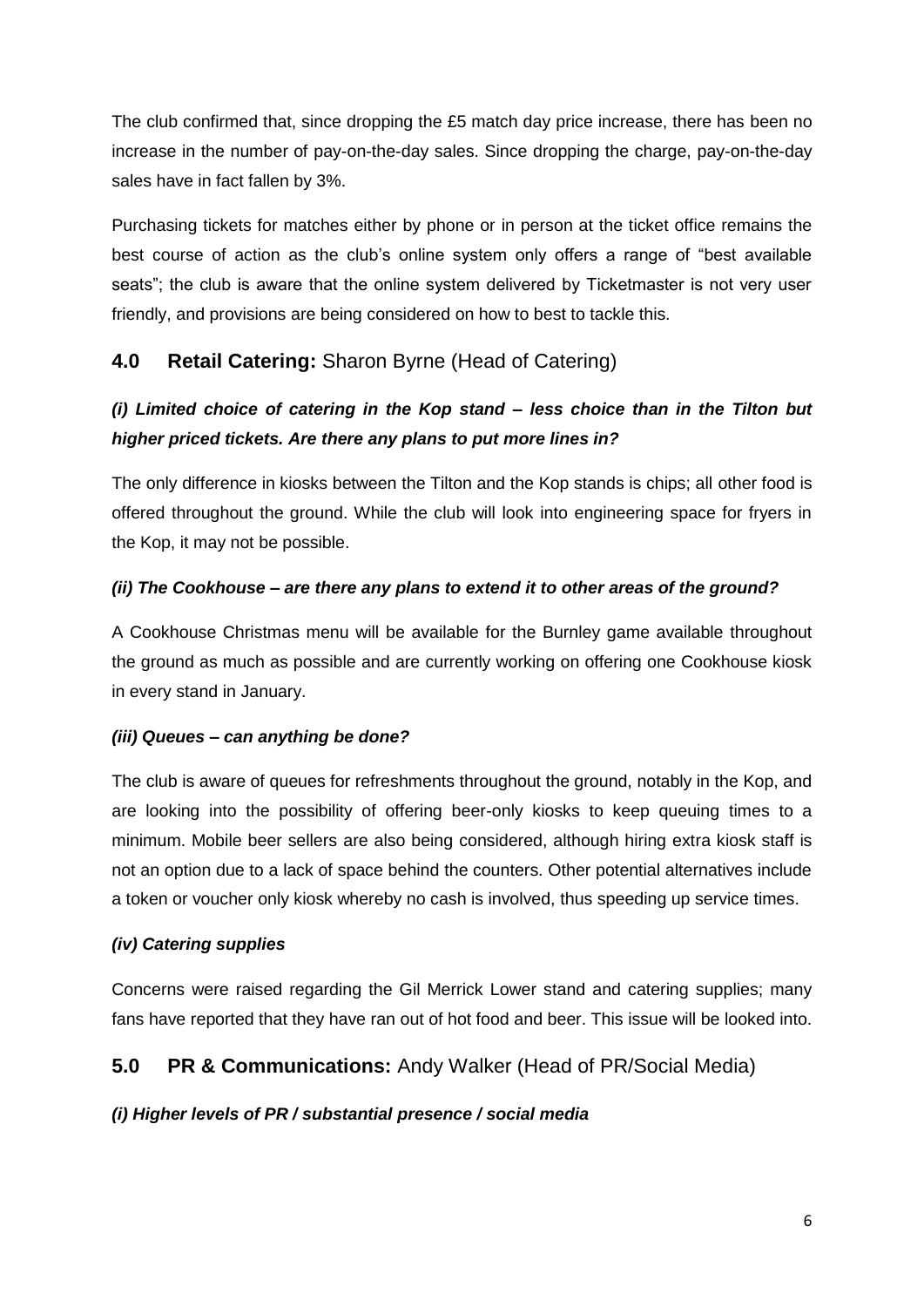While the club would love to offer higher levels of PR and substantial media presence, staffing and resources both fundamental issues. The club's strategy at present is to do what they can do well rather than focus on their limitations in this area.

Issues surrounding the website following its recent update are not just at Blues, with widespread problems being reported by many of the clubs who are tied into a Football League contract until 2017. Improvements have been slow and the club is hopeful that further enhancements will be forthcoming in the near future.

## **6.0 AV Department:** Chris Alcock

#### *(i) Blues Player*

Birmingham City produce the content for Blues Player but have no say in offering discounts for members as it is simply not their product. There have been widespread issues reported surrounding the quality of live audio commentary dropping out for long periods of time following a recent update; an option to switch back to the old player has now been added which has proved to be a temporary fix.

## *(ii) Big screen*

To avoid complications, the club is not allowed to show replays of contentious issues on the big screen. They are also not allowed to show added time, which is why the clock stops at 45 and 90 minutes.

The club cannot simply show the team line-ups on the big screen at all times. As two different software packages are currently being used (one for the team line-up, stats etc. and one for the live score) it is impossible to do so. Other software packages that will provide a simpler user experience may be considered in the near future.

#### *(iii) Match day announcer*

The club is aware of issues such as the speed at which the announcer talks. They will be addressing this issue along with numerous others.

## **7.0 Board message**

While Peter Pannu was keen to be a part of the supporters' club meeting, his schedule made it impossible for him to attend in person. He accepts that there are many things that fans wish to know and that a message/update in the match day programme is being considered subject to confidentiality and legislation rules and regulations. Attendees were asked to